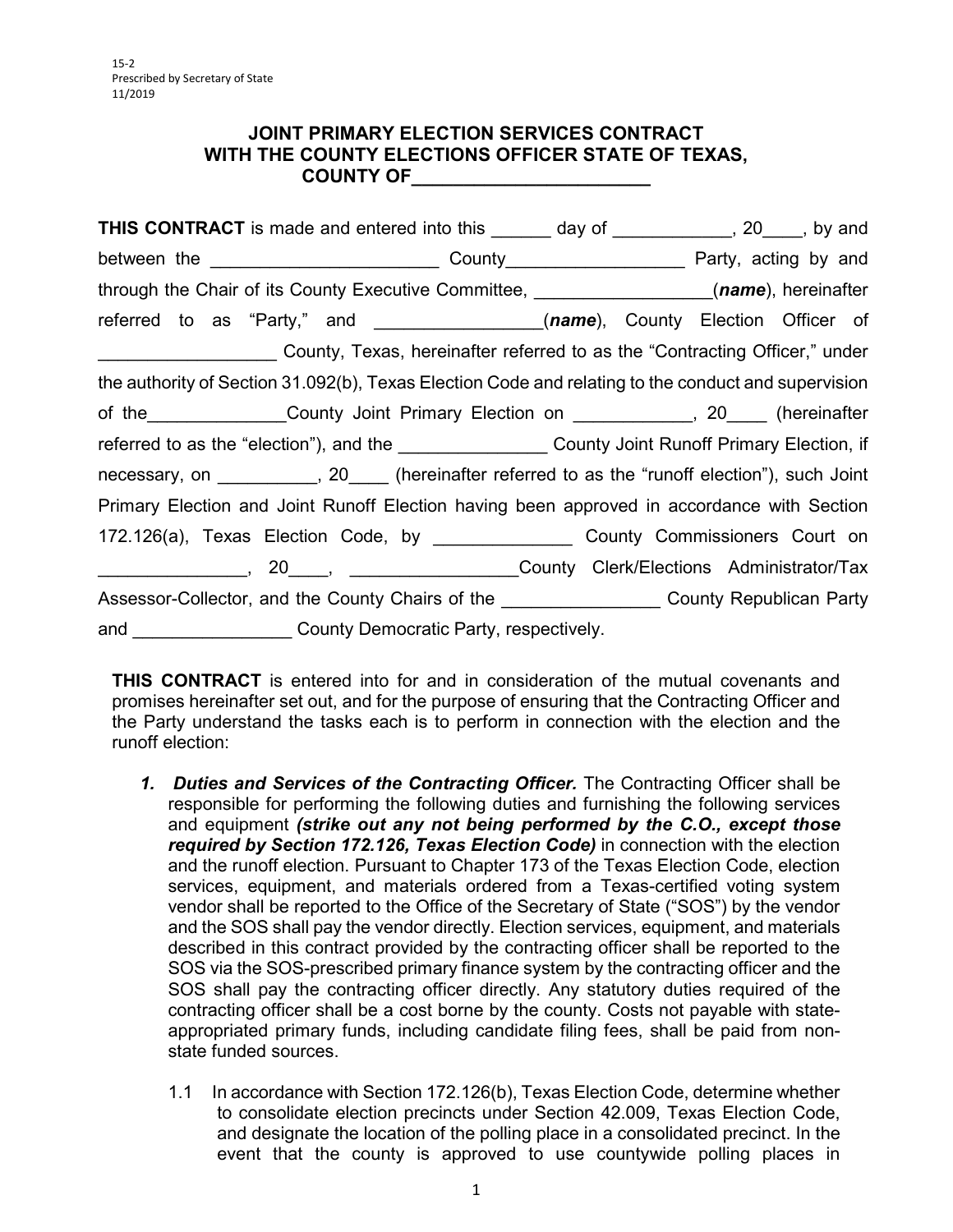accordance with Section 43.007(a)(4), Texas Election Code, and if the county chairs of both political parties agree in writing to the use of such countywide polling places, the Contracting Officer shall use the county methodology described in Section 43.007(f), Texas Election Code, to determine the countywide polling places for the election and runoff election.

- prescribed by the Texas Secretary of State, appoint one set of election judges and election clerks (not to exceed the maximum number set by the SOS) for each voting precinct from the names submitted by the parties. The presiding judge of each party for each election day precinct shall serve as a co-judge. judges and clerks, the members of whom will be chosen from the names submitted by the parties. The Contracting Officer must ensure party balance 1.2 In accordance with Section 172.126(c), Texas Election Code, and rules There will be one early voting ballot board and one set of central counting station among the polling place election workers, early voting ballot board members, and central counting station judges and clerks.
- $1.3$ Notify the election judges of the election and the runoff election in accordance with Section 4.007, Texas Election Code.
- $1.4$ Contact the owners or custodians of the designated polling places and arrange for their use in the election and runoff election.
- date(s), time(s), and place(s) of such schools. (This does not imply that election judges or clerks will be paid for attending such schools. See 1 T.A.C. §§ 1.5 Conduct one or more election schools, and notify the election judges of the 81.120(a) & 81.121(c).)
- $1.6$  if applicable, on the county's Internet websites. If a county does not maintain a of meetings of commissioners court. The notice must contain the information set forth in Section 4.004, Texas Election Code and be posted within the time In accordance with Section 172.1112, Texas Election Code, post a notice of the election (and of any runoff election) and a notice of any consolidated precincts, website, the notice must be posted on the bulletin board used for posting notices frame set forth in Section 4.003(b), Texas Election Code.
- $17$ In accordance with Section 172.126(f), Texas Election Code, determine the ballot format and voting system for each election precinct.
- 1.8 Program, or arrange to have programmed, the ballot.
- notice of the first test of the electronic tabulating equipment as provided in Section 127.096, Texas Election Code, and/or the legal notice of the logic and accuracy test of the direct recording electronic ("DRE") voting machines as conduct all required tests of the electronic tabulating equipment under Sections by the SOS, respectively. 1.9 Post on the county's internet website and Arrange to have published the legal provided in Section 129.023(b), Texas Election Code, as applicable, and 127.096-127.098, Texas Election Code, the voting system that uses DRE voting machines under 129.021-129.023, Texas Election Code, or the voting system that uses other electronic voting systems in accordance with advisories issued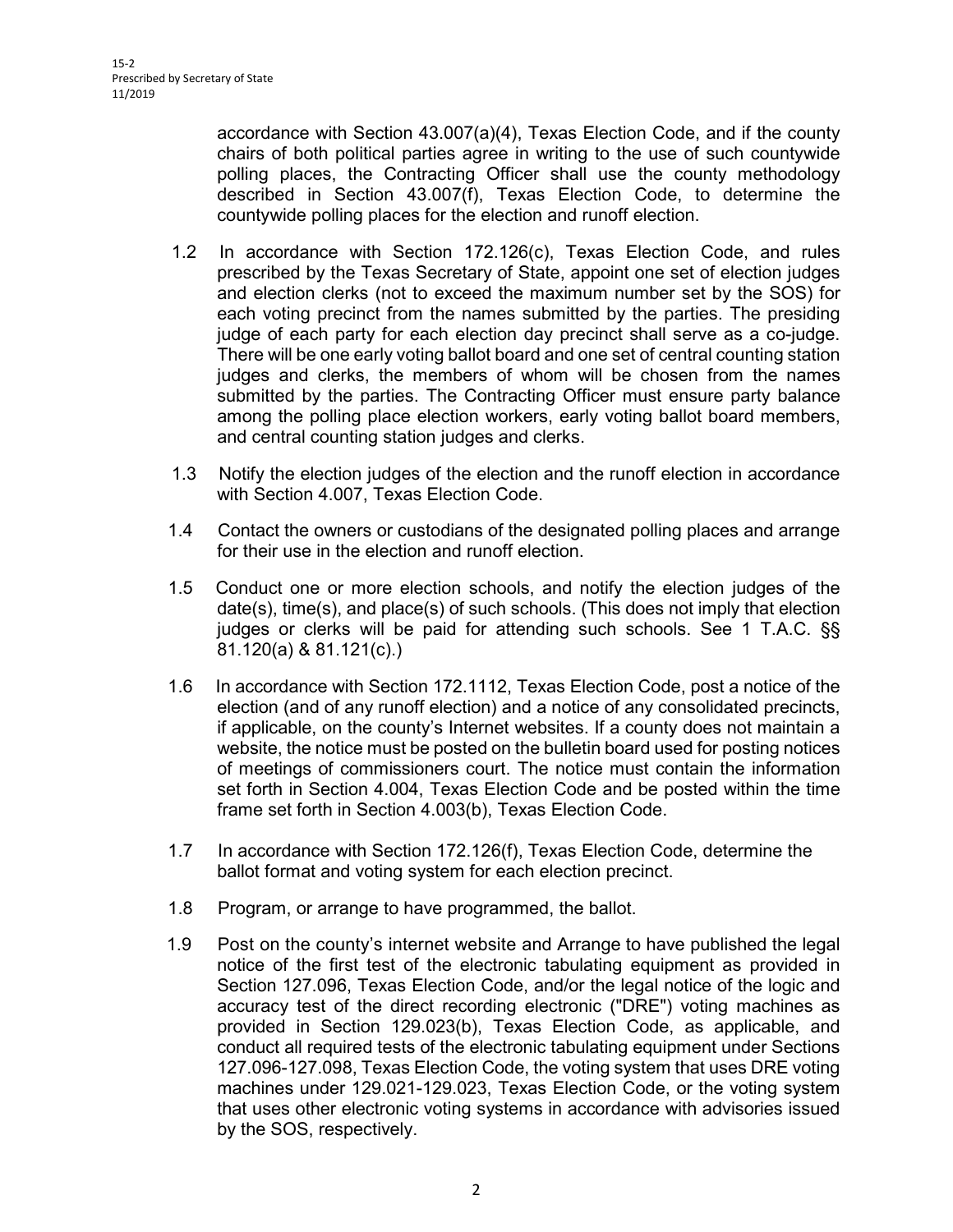- limitation, ballots, election kits, office supplies such as paperclips, pens, etc., 1.10 Procure and distribute all necessary election supplies, including without ballot boxes, and voting booths.
- 1.11 Procure all necessary voting machines and equipment, prepare them for use at the early voting and election day polling places, and transport them (or arrange to have them transported) to and from the early voting and election day polling places.
- 1.12 Arrange for the use of a central counting/central accumulation station and for programs and the test materials for the tabulation of ballots to be used with the central counting station manager and tabulating personnel and equipment needed at the counting/accumulation station and assist in the preparation of electronic voting equipment.
- 1.13 Obtain voter registration lists from the voter registrar to be used during early voting and on election day.
- 1.14 In accordance with Section 172.126(a), Texas Election Code, supervise the overall conduct of the joint primary election.
- 1.15 Prepare the unofficial tabulation of precinct results on election night in accordance with Section 172.113, Texas Election Code. Separate election returns must be prepared for each party's primary election.
- $1.16$ 1.16 Submit Election Night Returns ("ENR") electronically to the SOS in the form requested by the SOS in accordance with Chapter 68, Texas Election Code.
- candidate for the offices of President and Vice-President of the United States (if applicable), statewide offices, the offices of U.S. Representative, state senator, 1.17 Prepare and submit to the SOS an electronic report of the number of votes, including early voting votes, received in each county election precinct by each or state representative, district offices, county or precinct offices in accordance with Sections 67.017 and 172.124, Texas Election Code.
- *2. Duties and Services of the Party.* The Party shall be responsible for performing the following duties in connection with the election and the runoff election:
	- 2.1 In accordance with Section 172.126(c), Texas Election Code, not later than the second Monday in December preceding the election, deliver to the Contracting Officer a list of the election judges and clerks for the Party, including judges and clerks for the early voting ballot board and the central counting station.
	- the county for elections ordered by the governor, the county judge or 2.2 Appoint in accordance with Sections 127.002, 127.003, and 127.004, Texas Election Code, the counting station manager, tabulation supervisor, and assistants to the tabulation supervisor that usually perform these functions in commissioners court.
	- Contracting Officer (i) the candidates' names (as they are to appear on the 2.3 As soon as possible after the final candidate filing deadline (or in the case of a runoff election, after the canvass of the election), certify in writing to the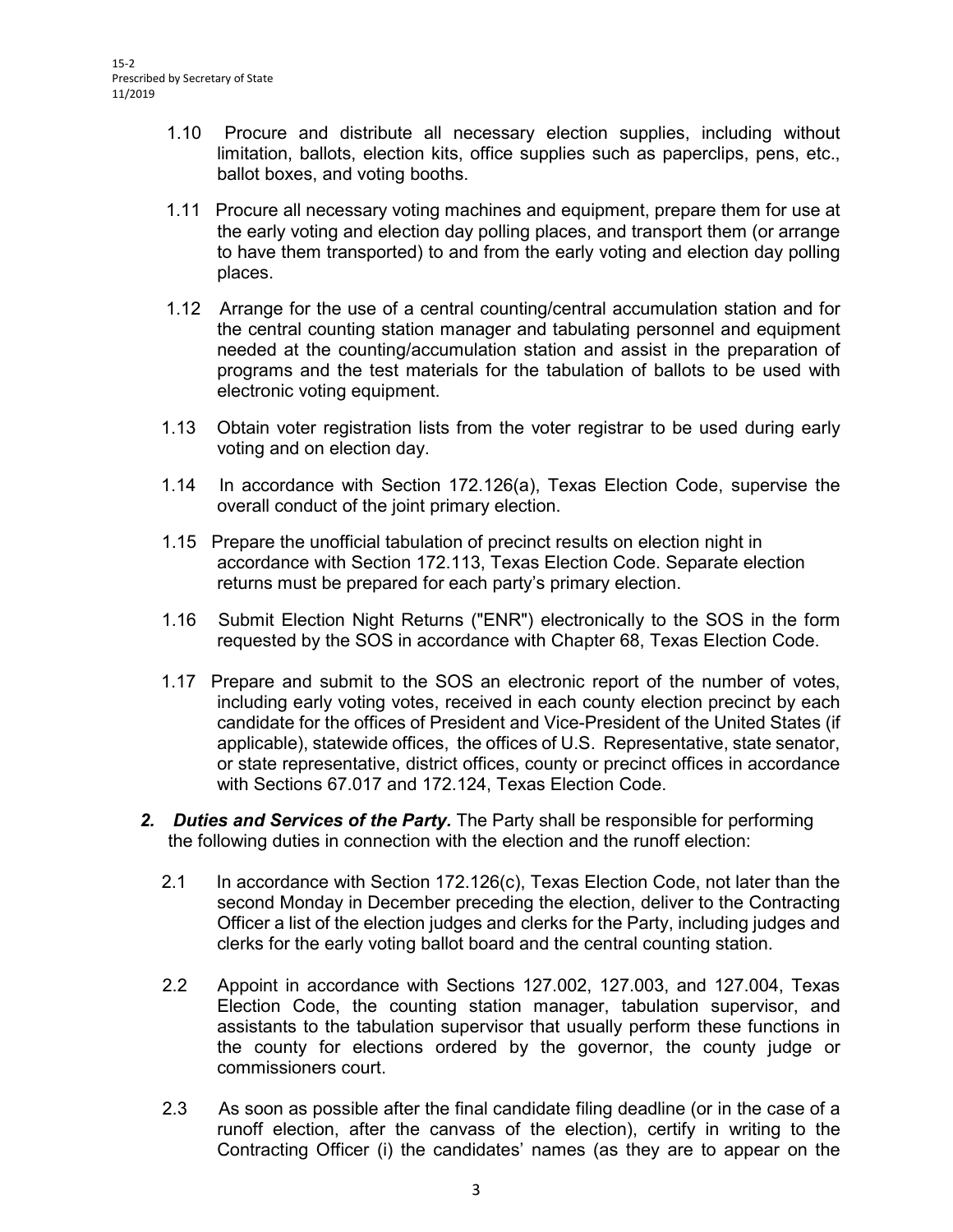ballot) and offices, and (ii) any referenda under Section 172.087, Texas Election Code (in English, Spanish, and any other required languages) that are to appear on the ballot, to allow sufficient time to prepare the ballot and to conduct any necessary logic and accuracy testing.

## *3. Compensation, Billing, and Payment.*

- supplies under Paragraph 1 above, the Contracting Officer shall report to the leasing fees allowed under Section 123.033 (e) and (f), Texas Election Code, including without limitation, the costs and expenses of election supplies; newspaper publication of the testing notice only; use of voting machines and equipment; wages and salaries of the precinct election judges, alternate Section 31.100 or other sections of the Texas Election Code or under the SOS administrative rules or advisories relating to primary funds. 3.1 For the performance of duties and services and the providing of equipment and SOS via the SOS-prescribed primary finance system the actual expenses he/she incurs in accordance with Section 31.100, Texas Election Code and the judges, and election clerks, members of the early voting ballot board, and central counting station personnel; programming the ballot; logic and accuracy testing, and voting machines and equipment transportation. Provided, that nothing herein shall be construed as permitting the Contracting Officer to be paid for costs or expenses for which reimbursement is not allowed under
- $3.2$  supplies under Paragraph 1 above, SOS shall pay the Contracting Office a fee of 10% of the total amount of the contract (but not less than \$75) in accordance 3.2 For the performance of duties and services and the providing of equipment and with Section 31.100(d), Texas Election Code.
- may require that money be paid in advance to conduct the election and the runoff election from SOS, which must be paid into a separate county fund in Contracting Officer may make expenditures for the election and runoff election. 3.3 Notwithstanding anything to the contrary in this Contract, the Contracting Officer accordance with Section 31.100(a), Texas Election Code, from which the
- will receive direct payment of actual expenses incurred by the Contracting Officer in connection with the election or runoff election and in accordance with this Contract from the SOS in accordance with rules and procedures 3.4 Notwithstanding anything to the contrary in this Contract, the Contracting Officer established by the SOS and Section 173.0832, Texas Election Code.
- $3.5$  wages and salaries earned by them in connection with the election and runoff Notwithstanding anything to the contrary in this Contract, the Contracting Officer may request the Party to pay directly to the precinct election and alternate judges and election clerks, members of the early voting ballot board, and the presiding and alternate judges and clerks of the central counting station the election. In this instance, the costs will not be considered election services contracted with the Contracting Authority for purposes of calculating the 10% fee described in Paragraph 3.2 above.
- 3.6 A cost estimate for the services, equipment, and supplies provided by the Contracting Officer for the election and the runoff election is attached to and made a part of this Contract as Exhibit A. The cost estimate should express costs in the categories set forth in the Party's Primary Cost Estimate and the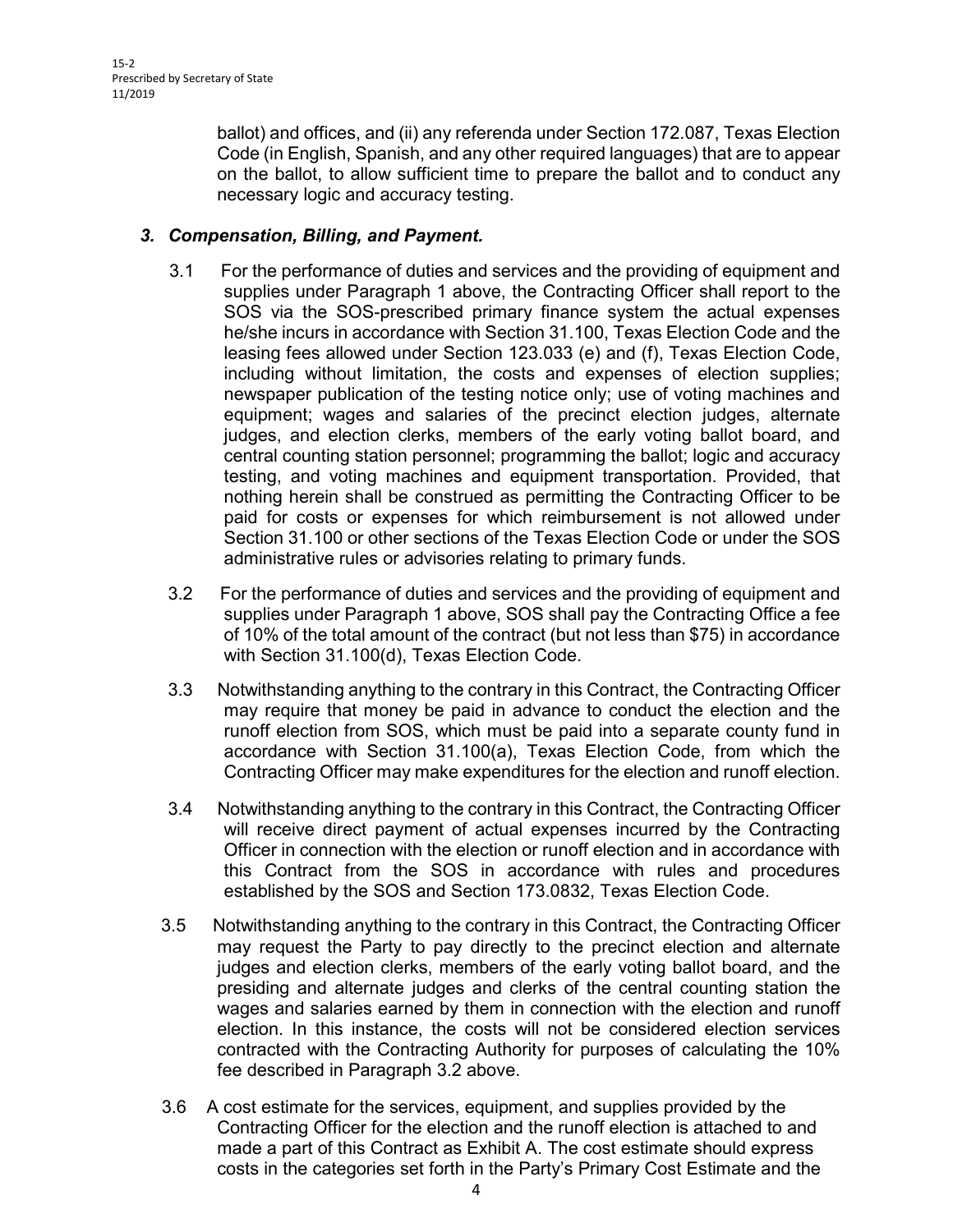Party's Primary Runoff Cost Estimate and shall be reported to the SOS via the SOS-prescribed primary finance system. The Party and the Contracting Officer acknowledge that the cost of the election and the runoff election is paid for from the state-appropriated primary funds, including candidate filing fees, with the county paying for the cost of early voting in accordance with Section 173.003, Texas Election Code. The Contracting Officer and the Party also acknowledge their responsibility to comply with the administrative rules issued by the SOS relative to primary financing, 1 T.A.C. §§ 81.101-81.157.

- Contracting Officer will submit an itemized invoice to the Party (i) for the actual 3.7 As soon as reasonably possible after the election or the runoff election, the expenses he/she incurred as described in Paragraph 3.1 above and (ii) for the Contracting Officer's fee as described in Paragraph 3.2 above and shall be reported to the SOS via the SOS-prescribed primary finance system. The invoice shall reflect any advance monies paid under Paragraphs 3.3 and 3.4.
- be entitled to reimbursement from the Party for the cost of early voting, except for *4. Early Voting.* In accordance with Section 83.002(2), Texas Election Code, the Contracting Officer is the early voting clerk for the election and the runoff election, both with respect to early voting in person and voting by mail. The county shall not the cost of the ballots and the ballot programming for use of the voting system, as set forth in the administrative rules promulgated by the SOS.
- 5. Voting System. The voting system to be used in the election and runoff election is

\_\_\_\_\_\_\_\_\_\_\_\_\_\_\_\_\_\_\_\_\_\_\_\_\_\_\_\_\_\_\_\_\_\_\_\_\_\_\_\_\_\_\_\_\_\_\_\_\_\_\_\_\_\_\_\_\_\_\_\_\_\_\_\_\_\_\_

**6. Acknowledgement of Shared Election.** The Party acknowledges that the election is a Joint Primary under Section 172.126, Texas Election Code and that the Contracting Officer, in accordance with Section 31.092(e), Texas Election Code, may enter into a similar Joint Primary Election Services Contract with any other political party in the same county that nominates its candidates for office by primary election. In such event, the Party agrees to share common polling places, the cost of ballot programming, voting equipment, and the common set of election workers with the other political party.

### *7. General Provisions.*

- $7.1$  with whom or the place at which any document or record relating to the election the officer to serve as custodian of the voted ballots or other election records, Election Code or other provisions of Texas law. Nothing contained in this Contract shall authorize or permit a change in the officer or to the runoff election is to be filed, the place at which any function is to be carried out, the officers who conduct the official canvass of the election returns, or any other nontransferable functions specified by Section 31.096, Texas
- third parties with respect to the election expenses within the scope of the Contracting Officer's duties, and the Contracting Officer is not liable for the 7.2 The Contracting Officer is the agent of the Party for purposes of contracting with Party's failure to pay a claim.
- 7.3 The Contracting Officer shall file copies of this Contract with the County Treasurer (County Judge, if there is not a County Treasurer) and the County Auditor.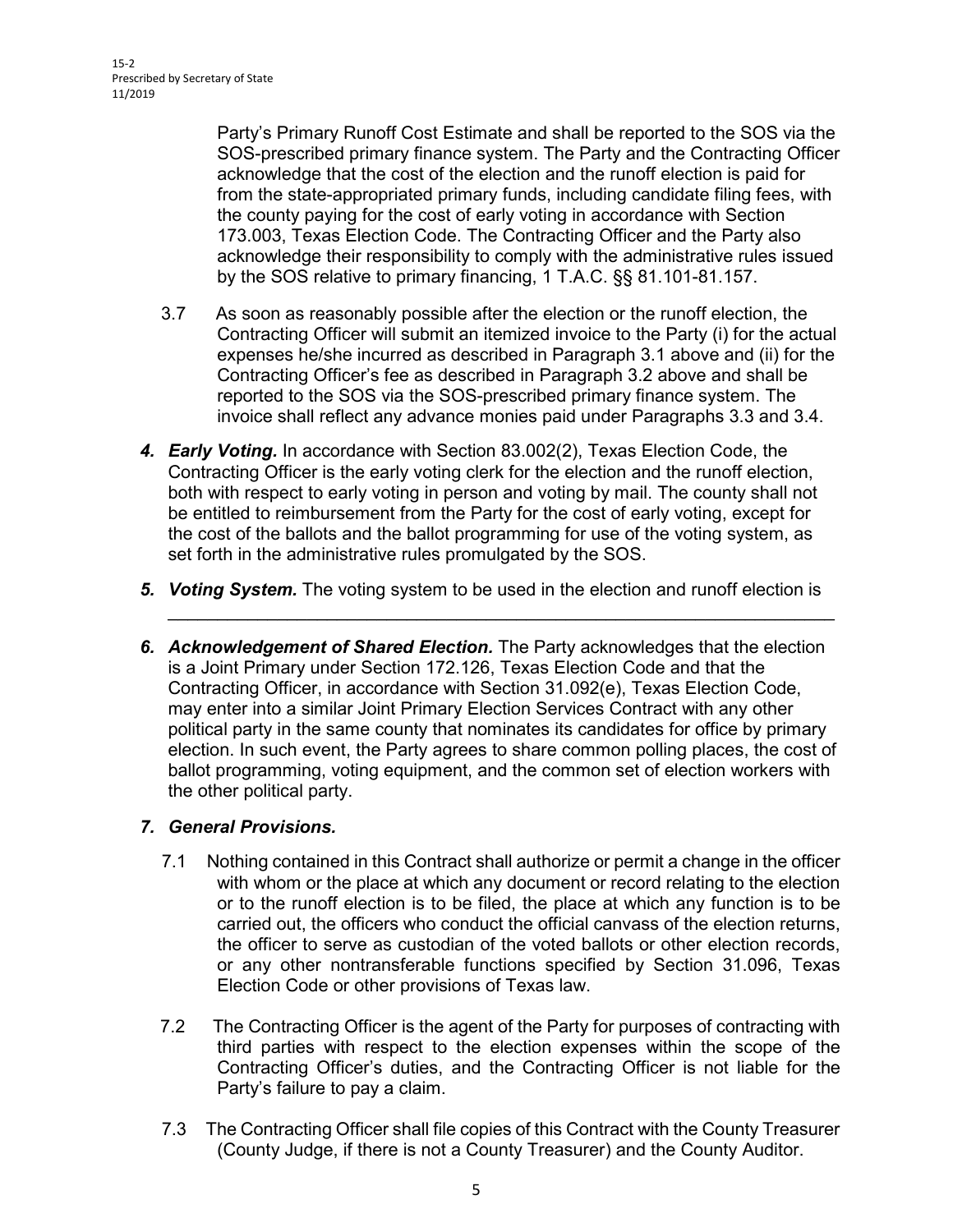- 7.4 Only the actual expenses directly attributable to the Contract may be charged to the Party by the Contracting Officer, including administrative fees, Section 31.100, Texas Election Code.
- 7.5 Except for statutory duties required of the Contracting Officer, such as those described in Paragraph 4 above, both parties acknowledge that the Party should not request the Contracting Officer to incur expenses in connection with the election and runoff election that are not reimbursable with primary funds under the SOS administrative rules or Texas Statutes and that the Contracting Officer should not incur expenses in connection with the election and runoff election that are not reimbursable with primary funds under the SOS administrative rules or Texas Statutes.
- 7.6 For purposes of implementing this Contract, the Contracting Officer and the Party designate the following individuals, and whenever the Contract requires submission of information or notice to the Contracting Officer or the Party, submission or notice shall be made to these individuals:

### **For the Contracting Officer:**

| Name:                   |
|-------------------------|
| <b>Mailing Address:</b> |
| Phone #:                |
| Fax:                    |
| Email:                  |

### **For the Party:**

| Name:            |
|------------------|
| Mailing Address: |
| Phone #:         |
| Fax:             |
| Email:           |